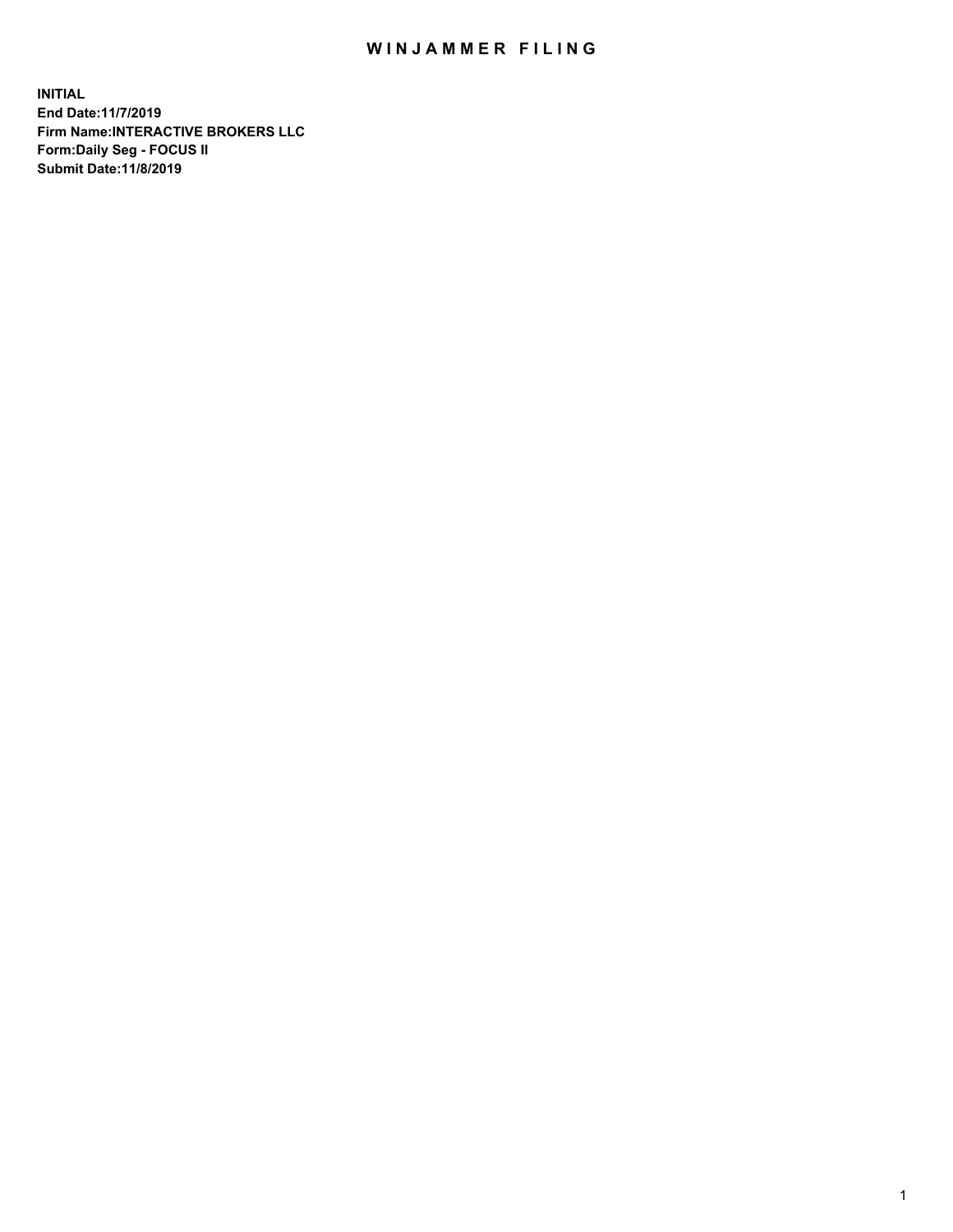**INITIAL End Date:11/7/2019 Firm Name:INTERACTIVE BROKERS LLC Form:Daily Seg - FOCUS II Submit Date:11/8/2019 Daily Segregation - Cover Page**

| Name of Company                                                                                                                                                                                                                                                                                                                | <b>INTERACTIVE BROKERS LLC</b>                                                                  |
|--------------------------------------------------------------------------------------------------------------------------------------------------------------------------------------------------------------------------------------------------------------------------------------------------------------------------------|-------------------------------------------------------------------------------------------------|
| <b>Contact Name</b>                                                                                                                                                                                                                                                                                                            | James Menicucci                                                                                 |
| <b>Contact Phone Number</b>                                                                                                                                                                                                                                                                                                    | 203-618-8085                                                                                    |
| <b>Contact Email Address</b>                                                                                                                                                                                                                                                                                                   | jmenicucci@interactivebrokers.c<br>om                                                           |
| FCM's Customer Segregated Funds Residual Interest Target (choose one):<br>a. Minimum dollar amount: ; or<br>b. Minimum percentage of customer segregated funds required:% ; or<br>c. Dollar amount range between: and; or<br>d. Percentage range of customer segregated funds required between:% and%.                         | $\overline{\mathbf{0}}$<br>$\overline{\mathbf{0}}$<br>155,000,000 245,000,000<br>0 <sub>0</sub> |
| FCM's Customer Secured Amount Funds Residual Interest Target (choose one):<br>a. Minimum dollar amount: ; or<br>b. Minimum percentage of customer secured funds required:% ; or<br>c. Dollar amount range between: and; or<br>d. Percentage range of customer secured funds required between:% and%.                           | $\overline{\mathbf{0}}$<br>0<br>80,000,000 120,000,000<br>0 <sub>0</sub>                        |
| FCM's Cleared Swaps Customer Collateral Residual Interest Target (choose one):<br>a. Minimum dollar amount: ; or<br>b. Minimum percentage of cleared swaps customer collateral required:% ; or<br>c. Dollar amount range between: and; or<br>d. Percentage range of cleared swaps customer collateral required between:% and%. | $\overline{\mathbf{0}}$<br><u>0</u><br>$\underline{0}$ $\underline{0}$<br>00                    |

Attach supporting documents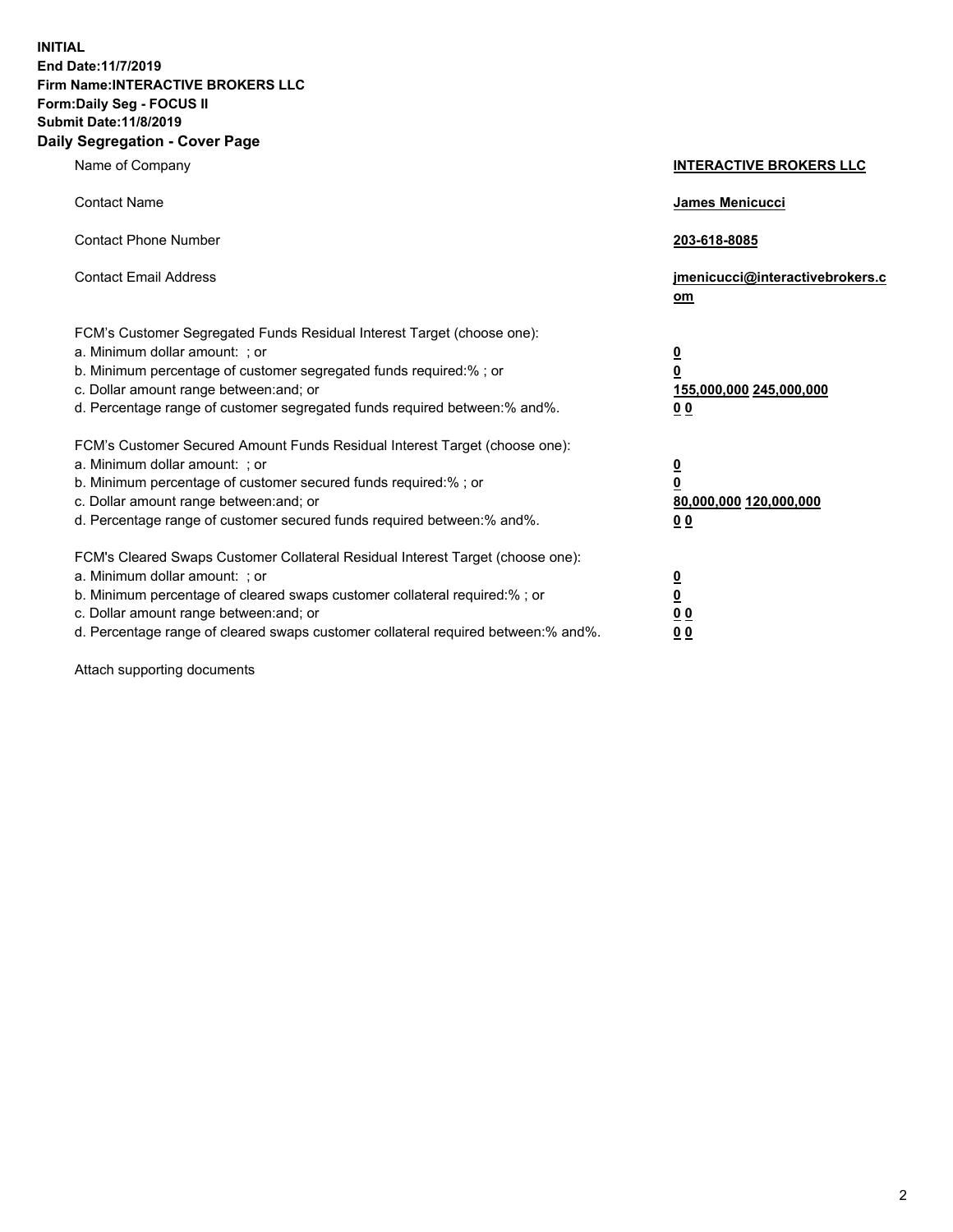## **INITIAL End Date:11/7/2019 Firm Name:INTERACTIVE BROKERS LLC Form:Daily Seg - FOCUS II Submit Date:11/8/2019 Daily Segregation - Secured Amounts**

|                | Daily Jegregation - Jeculed Aniounts                                                              |                                                      |
|----------------|---------------------------------------------------------------------------------------------------|------------------------------------------------------|
|                | Foreign Futures and Foreign Options Secured Amounts                                               |                                                      |
|                | Amount required to be set aside pursuant to law, rule or regulation of a foreign                  | $0$ [7305]                                           |
|                | government or a rule of a self-regulatory organization authorized thereunder                      |                                                      |
| $\mathbf{1}$ . | Net ledger balance - Foreign Futures and Foreign Option Trading - All Customers                   |                                                      |
|                | A. Cash                                                                                           | 496,976,240 [7315]                                   |
|                | B. Securities (at market)                                                                         | $0$ [7317]                                           |
| 2.             | Net unrealized profit (loss) in open futures contracts traded on a foreign board of trade         | 11,897,323 [7325]                                    |
| 3.             | Exchange traded options                                                                           |                                                      |
|                | a. Market value of open option contracts purchased on a foreign board of trade                    | <b>57,642</b> [7335]                                 |
|                | b. Market value of open contracts granted (sold) on a foreign board of trade                      | -48,041 [7337]                                       |
| 4.             | Net equity (deficit) (add lines 1.2. and 3.)                                                      | 508,883,164 [7345]                                   |
| 5.             | Account liquidating to a deficit and account with a debit balances - gross amount                 | 2,689 [7351]                                         |
|                | Less: amount offset by customer owned securities                                                  | 0 [7352] 2,689 [7354]                                |
| 6.             | Amount required to be set aside as the secured amount - Net Liquidating Equity                    | 508,885,853 [7355]                                   |
|                | Method (add lines 4 and 5)                                                                        |                                                      |
| 7.             | Greater of amount required to be set aside pursuant to foreign jurisdiction (above) or line<br>6. | 508,885,853 [7360]                                   |
|                | FUNDS DEPOSITED IN SEPARATE REGULATION 30.7 ACCOUNTS                                              |                                                      |
| 1.             | Cash in banks                                                                                     |                                                      |
|                | A. Banks located in the United States                                                             | 38,790,482 [7500]                                    |
|                | B. Other banks qualified under Regulation 30.7                                                    | 0 [7520] 38,790,482 [7530]                           |
| 2.             | Securities                                                                                        |                                                      |
|                | A. In safekeeping with banks located in the United States                                         | 492,830,125 [7540]                                   |
|                | B. In safekeeping with other banks qualified under Regulation 30.7                                | 0 [7560] 492,830,125 [7570]                          |
| 3.             | Equities with registered futures commission merchants                                             |                                                      |
|                | A. Cash                                                                                           | $0$ [7580]                                           |
|                | <b>B.</b> Securities                                                                              | $0$ [7590]                                           |
|                | C. Unrealized gain (loss) on open futures contracts                                               | $0$ [7600]                                           |
|                | D. Value of long option contracts                                                                 | $0$ [7610]                                           |
|                | E. Value of short option contracts                                                                | 0 [7615] 0 [7620]                                    |
| 4.             | Amounts held by clearing organizations of foreign boards of trade                                 |                                                      |
|                | A. Cash                                                                                           | $0$ [7640]                                           |
|                | <b>B.</b> Securities                                                                              | $0$ [7650]                                           |
|                | C. Amount due to (from) clearing organization - daily variation                                   | $0$ [7660]                                           |
|                | D. Value of long option contracts                                                                 | $0$ [7670]                                           |
|                | E. Value of short option contracts                                                                | 0 [7675] 0 [7680]                                    |
| 5.             | Amounts held by members of foreign boards of trade                                                |                                                      |
|                | A. Cash                                                                                           | 100,032,105 [7700]                                   |
|                | <b>B.</b> Securities                                                                              | $0$ [7710]                                           |
|                | C. Unrealized gain (loss) on open futures contracts                                               | -2,427,822 [7720]                                    |
|                | D. Value of long option contracts                                                                 | 57,642 [7730]                                        |
|                | E. Value of short option contracts                                                                | <mark>-48,041</mark> [7735] <b>97,613,884</b> [7740] |
| 6.             | Amounts with other depositories designated by a foreign board of trade                            | 0 [7760]                                             |
| 7.             | Segregated funds on hand                                                                          | $0$ [7765]                                           |
| 8.             | Total funds in separate section 30.7 accounts                                                     | 629,234,491 [7770]                                   |
| 9.             | Excess (deficiency) Set Aside for Secured Amount (subtract line 7 Secured Statement               | 120,348,638 [7380]                                   |
|                | Page 1 from Line 8)                                                                               |                                                      |
| 10.            | Management Target Amount for Excess funds in separate section 30.7 accounts                       | 80,000,000 [7780]                                    |
| 11.            | Excess (deficiency) funds in separate 30.7 accounts over (under) Management Target                | 40,348,638 [7785]                                    |
|                |                                                                                                   |                                                      |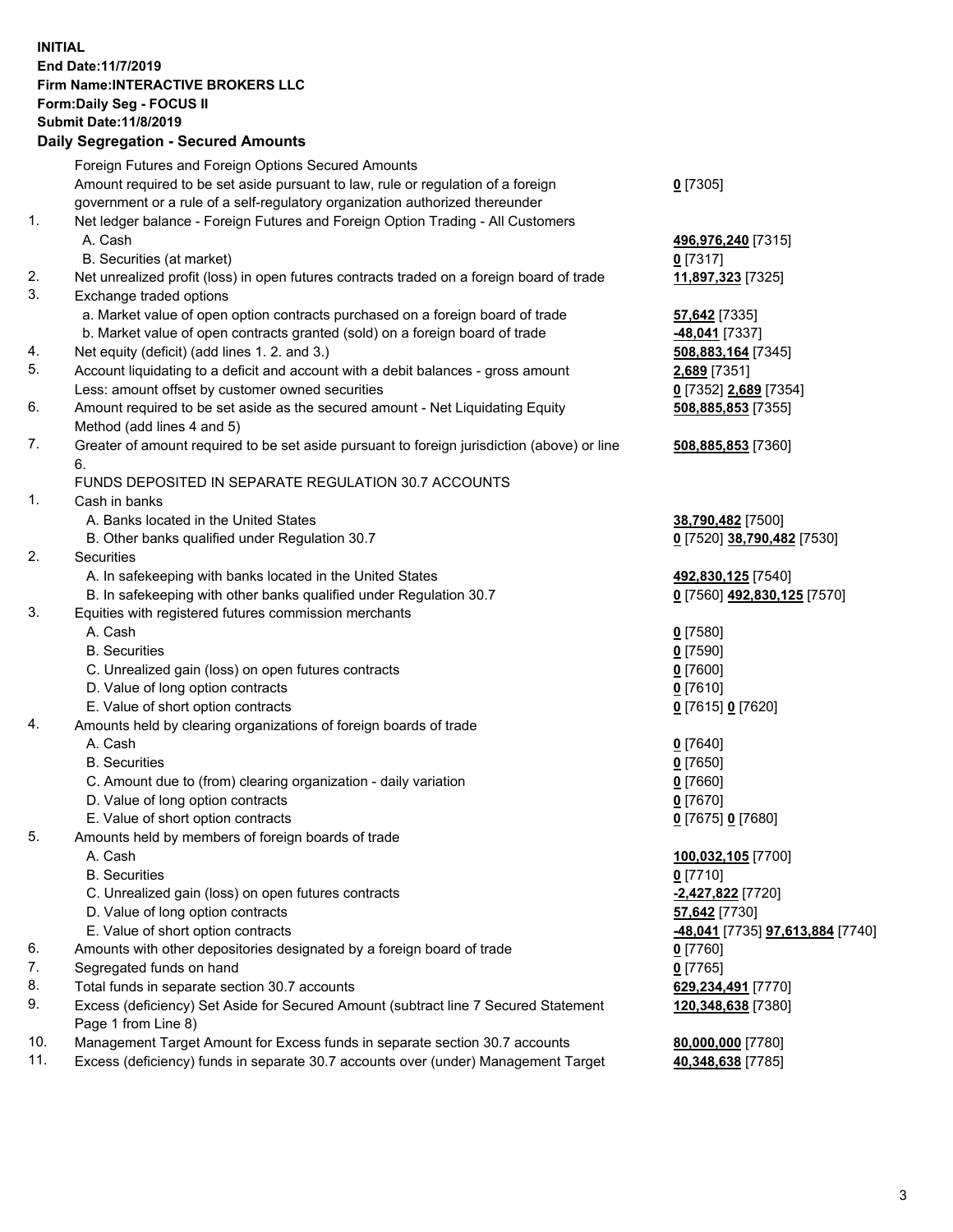**INITIAL End Date:11/7/2019 Firm Name:INTERACTIVE BROKERS LLC Form:Daily Seg - FOCUS II Submit Date:11/8/2019 Daily Segregation - Segregation Statement** SEGREGATION REQUIREMENTS(Section 4d(2) of the CEAct) 1. Net ledger balance A. Cash **4,147,205,763** [7010] B. Securities (at market) **0** [7020] 2. Net unrealized profit (loss) in open futures contracts traded on a contract market **-40,146,128** [7030] 3. Exchange traded options A. Add market value of open option contracts purchased on a contract market **168,435,147** [7032] B. Deduct market value of open option contracts granted (sold) on a contract market **-189,546,520** [7033] 4. Net equity (deficit) (add lines 1, 2 and 3) **4,085,948,262** [7040] 5. Accounts liquidating to a deficit and accounts with debit balances - gross amount **980,367** [7045] Less: amount offset by customer securities **0** [7047] **980,367** [7050] 6. Amount required to be segregated (add lines 4 and 5) **4,086,928,629** [7060] FUNDS IN SEGREGATED ACCOUNTS 7. Deposited in segregated funds bank accounts A. Cash **1,013,402,796** [7070] B. Securities representing investments of customers' funds (at market) **1,944,905,820** [7080] C. Securities held for particular customers or option customers in lieu of cash (at market) **0** [7090] 8. Margins on deposit with derivatives clearing organizations of contract markets A. Cash **1,650,498** [7100] B. Securities representing investments of customers' funds (at market) **1,354,699,378** [7110] C. Securities held for particular customers or option customers in lieu of cash (at market) **0** [7120] 9. Net settlement from (to) derivatives clearing organizations of contract markets **10,712,365** [7130] 10. Exchange traded options A. Value of open long option contracts **168,933,902** [7132] B. Value of open short option contracts **-190,290,973** [7133] 11. Net equities with other FCMs A. Net liquidating equity **0** [7140] B. Securities representing investments of customers' funds (at market) **0** [7160] C. Securities held for particular customers or option customers in lieu of cash (at market) **0** [7170] 12. Segregated funds on hand **0** [7150] 13. Total amount in segregation (add lines 7 through 12) **4,304,013,786** [7180] 14. Excess (deficiency) funds in segregation (subtract line 6 from line 13) **217,085,157** [7190] 15. Management Target Amount for Excess funds in segregation **155,000,000** [7194] **62,085,157** [7198]

16. Excess (deficiency) funds in segregation over (under) Management Target Amount Excess